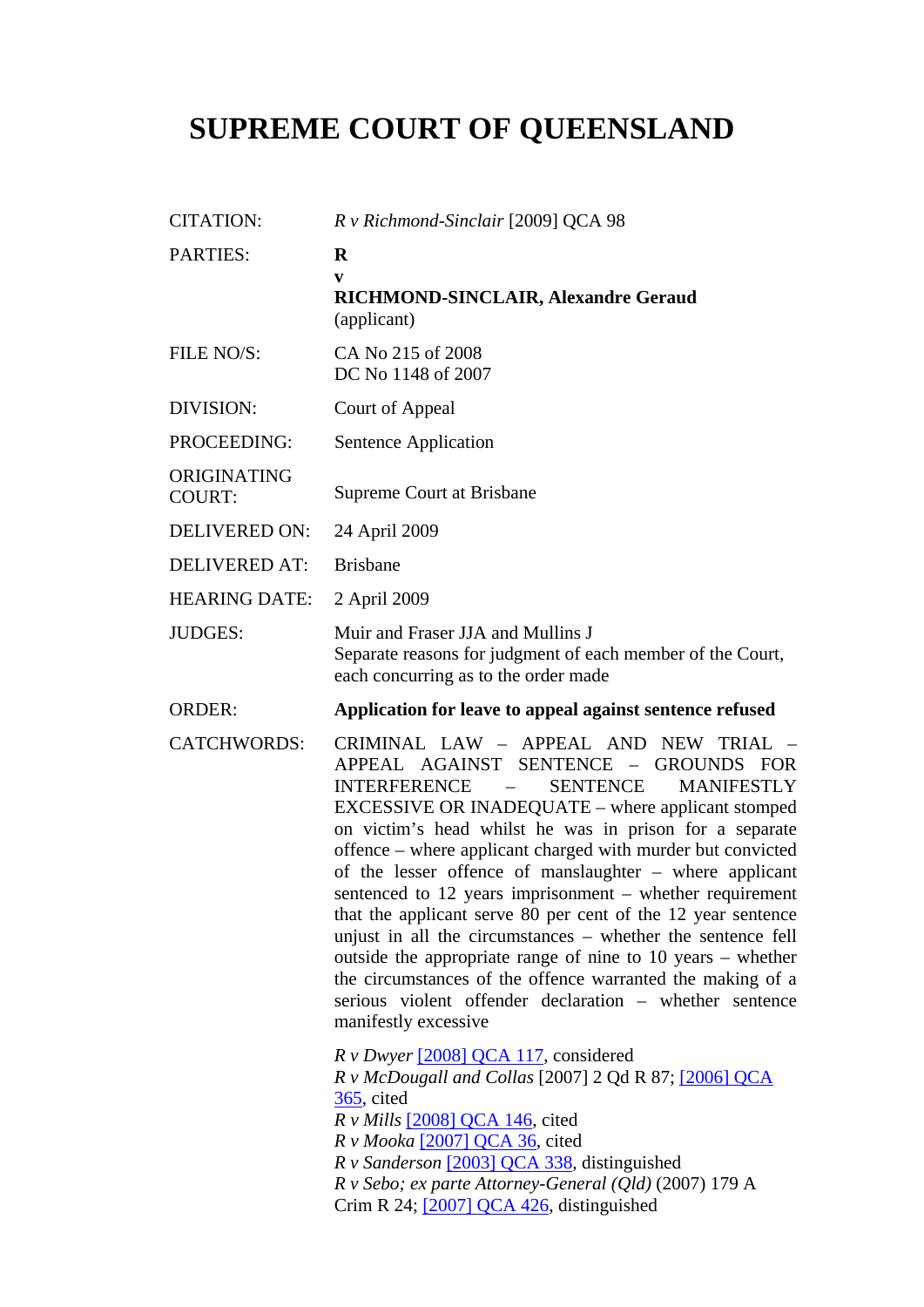| COUNSEL:           | D Boddice SC, with E J Williams, for the applicant<br>(pro bono)<br>M B Lehane for the respondent |
|--------------------|---------------------------------------------------------------------------------------------------|
| <b>SOLICITORS:</b> | No appearance for the applicant<br>Director of Public Prosecutions (Qld) for the respondent       |

- [1] **MUIR JA:** I agree with the reasons of Fraser JA and with the order he proposes.
- [2] **FRASER JA:** After a seven day trial on a charge of murder, on 28 July 2008 a jury found the applicant not guilty of murder but guilty of manslaughter. The jury returned a special verdict that it found the applicant guilty of manslaughter on the basis that he had stomped on his victim's head (rather than by causing his victim to fall). On 21 August 2008 the trial judge sentenced the applicant to 12 years imprisonment, declared that the applicant had committed a serious violent offence, and declared that 688 days spent by the applicant in pre-sentence custody was deemed to be time already served under the sentence.
- [3] The judge also found proved a breach of an intensive correction order imposed in respect of an armed robbery the applicant had committed on 8 April 2005 and resentenced the applicant to 18 months imprisonment for that offence, that imprisonment to be served concurrently with the term for manslaughter.
- [4] The applicant filed a notice of appeal against his conviction for manslaughter and an application for leave to appeal against sentence, but the applicant abandoned the appeal against conviction. The ground of his application for leave to appeal against sentence for the manslaughter offence is that the sentence was manifestly excessive.

#### **Circumstances of the offence**

- [5] There was a good deal of conflicting evidence at the trial. The trial judge made the following findings concerning the basis upon which the applicant fell to be sentenced.
- [6] When the applicant committed the offence he was 21 years of age, having been born on 28 July 1984. He was being held on remand at the Woodford Correctional Centre (a maximum security prison) for a breach of his intensive correction order. The applicant's victim, George Challis, was housed in the same unit in the prison. The applicant and the deceased were acquainted but there was no pre-existing animosity or friendship between them.
- [7] The trial judge accepted that there may have been an argument between the applicant and the deceased at about 11.00 am on 1 July 2006, but rejected the applicant's version of that argument and his evidence that the deceased then hit his head on a fence. The trial judge regarded this argument, which took place a couple of hours before the incident in which the deceased received his fatal blow, as background only.
- [8] Shortly before 1.00 pm on the same day there was an altercation in the exercise yard between the applicant and the deceased, in which the deceased was heard to say to the applicant, "Why did you call me a fucking maggot?". A fist fight followed in which the applicant threw punches, at least one of which caused an injury above the deceased's eye. After an intervention by prison officers the applicant and the deceased separated, apparently heading towards their respective cells.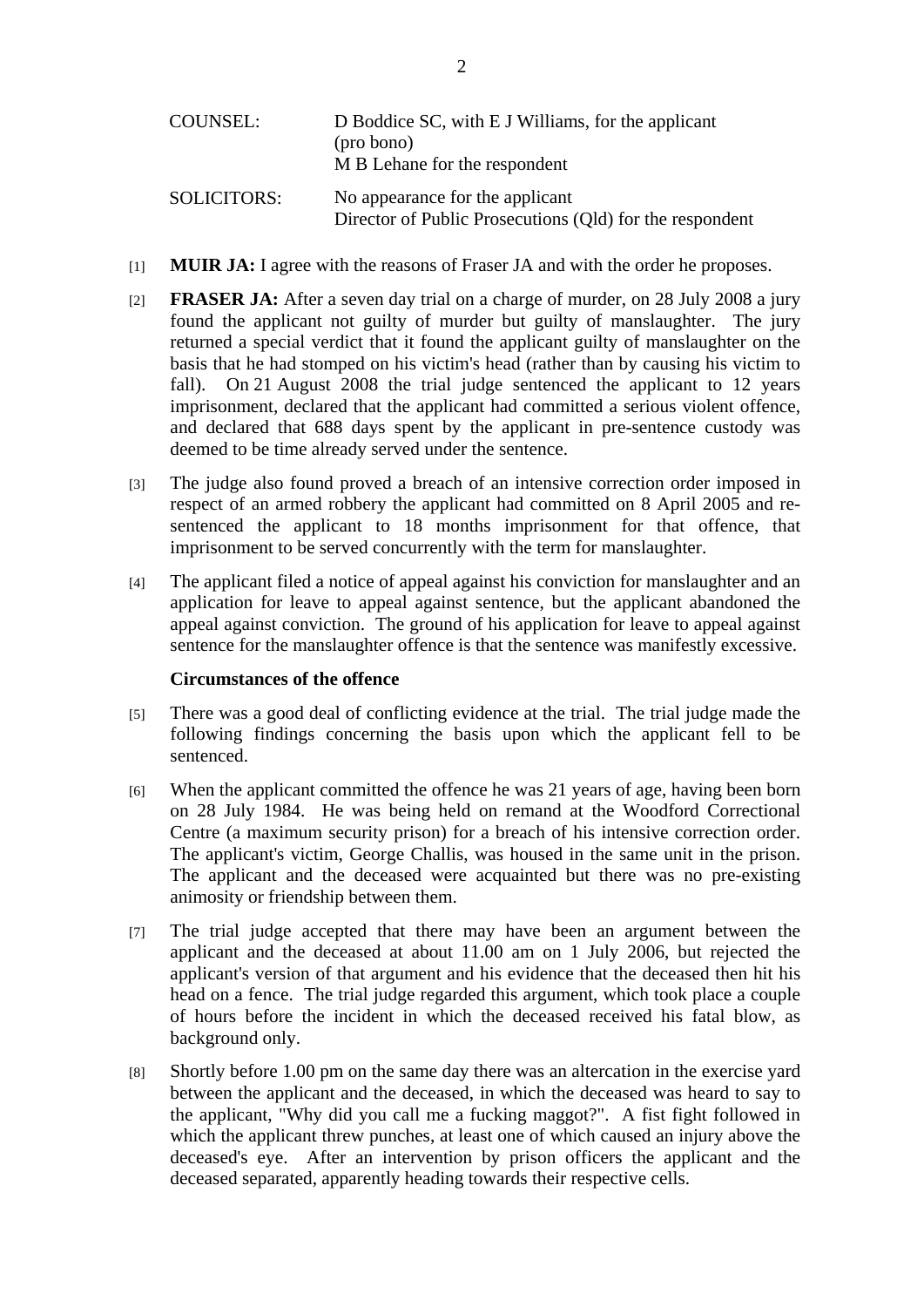- [9] After the applicant had stopped for a drink of water on the way to his cell, the deceased approached the applicant from behind and made some (unknown) comment. (The judge sentenced the applicant on the basis that the jury must have regarded this conduct by the deceased of reviving the earlier argument as provocation which had not been excluded by the Crown). There was then a "brief and intense physical struggle" in which the applicant overpowered the deceased. The trial judge found that the applicant "punched him twice on the left side of his face. He went to the ground. You kicked him, then you stomped him on the side of his head. You stepped back, turned and kicked again, but the further kick did not connect." The jury, by its verdict, rejected the applicant's evidence that he did not stomp and that the deceased must have hit his head on a bolt when he fell.
- [10] The applicant used such force that he had a sore hand and a sore foot (which may have been an aggravation of a previous ankle injury) of which he later complained. The trial judge found that when the applicant stomped on the side of the deceased's head the applicant intended to inflict grievous bodily harm. The stomp caused a chip fracture of the temporal bone and an associated linear fracture, which extended downwards to the base of the deceased's skull, causing a brain injury from which the deceased died on 12 July 2006.
- [11] Immediately after the incident the prison officers ordered the applicant to go to his cell. The trial judge rejected the evidence of one of the prison officers that the applicant celebrated by doing a "high five" with another prisoner and accepted the applicant's evidence that he was merely saying farewell to that other prisoner. The trial judge found nevertheless that the overall picture was one of denial of responsibility and lack of remorse.

### **Sentencing remarks**

- [12] The trial judge observed that Woodford was a "tough prison", volatility in which was reflected in the fact that these events happened so quickly under the eye of prison officers moving from the officers' station to the unit; but that the offence was "vicious and brazen" and a breach of prison discipline.
- [13] The circumstances which seemed to the trial judge to be particularly significant were that the stomp was inflicted with intent to cause grievous bodily harm but that the jury was not satisfied that provocation had been excluded; that a single blow resulted in the death of the deceased, but it was a blow in the context of an altercation in which the applicant threw a number of punches and kicks; that no weapon was involved; and that the offence occurred in a prison environment, which was an aggravating feature. The effect of the offence upon the deceased's family was devastating. Victim impact statements graphically described their grief and anguish, and the adverse effect it had on their daily lives, their relationship with others and their employment.
- [14] The trial judge took into account that the applicant continued to deny responsibility throughout the trial, including denying having stomped on the deceased's head, his lack of cooperation and his lack of remorse.
- [15] The applicant's youth was in his favour, but the trial judge also observed that the applicant had a criminal history which was disturbing for someone so young. In that respect the trial judge also noted that the applicant's offending in the community was fuelled by alcohol, which perhaps explained his record but was not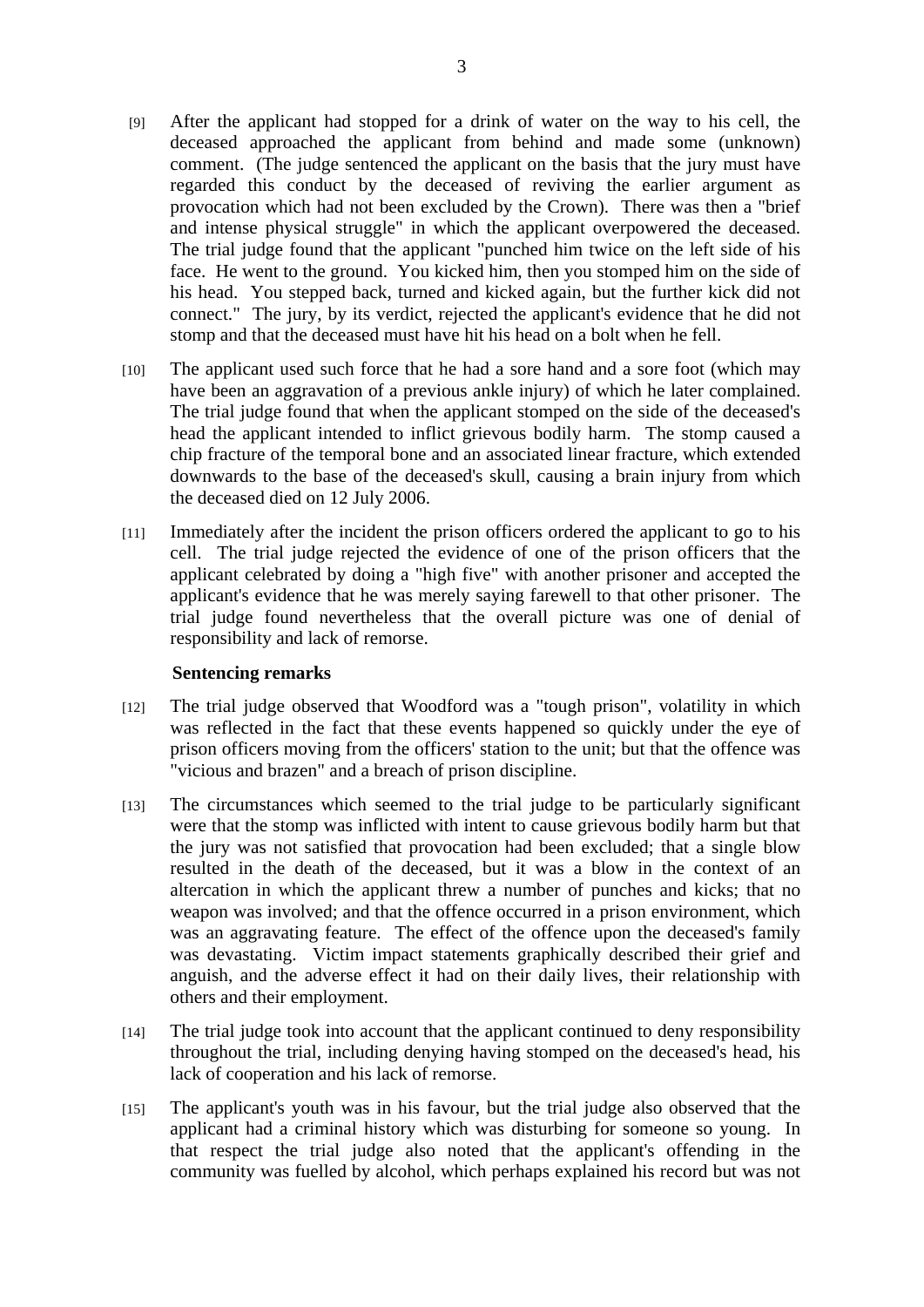an excuse. The applicant's conduct in prison where he had no access to alcohol made it plain that there was an underlying problem of anger management control.

- [16] The applicant's prior offending dated from about August 2001, when the applicant was aged only 17, when he was dealt with in the Magistrates Court for offences including wilful damage and one count of assaulting a police officer by spitting. On 11 December 2004 (the trial judge referred to February 2004, but nothing turns on this) the applicant committed two wilful damage offences, which the trial judge observed was alcohol-fuelled behaviour. Whilst the applicant was on bail for those wilful damage offences he committed an armed robbery with actual violence on 8 April 2005, again when affected by alcohol. The applicant broke into a convenience store at night and brandished a steak knife and demanded money from the sole female attendant. The trial judge observed that it was to the applicant's credit that after he sobered up he handed himself in and fully cooperated with the authorities.
- [17] The judge who sentenced the applicant for the two counts of wilful damage and the armed robbery sentenced the applicant to twelve months imprisonment to be served by way of an intensive correction order to commence at the end of a sentence the applicant was then serving for an unpaid fine; that sentence was imposed even though that judge had been satisfied that the appropriate range of penalty was two and a half to three years in the ordinary case; in so sentencing the judge had taken into account the applicant's youth, his need for supervision and in particular for alcohol counselling and rehabilitation, his family support and the time he had spent on remand, and his having pleaded guilty to an ex-officio indictment. The trial judge noted that that sentencing judge had spelt out in the plainest of terms that if the applicant did not take advantage of the chance then afforded to him he would find himself in prison.
- [18] In October 2005, when the applicant was still serving a sentence for the fine, he was sentenced to one month imprisonment for possession of a prohibited article. When he was released from prison on 25 January 2006 he began serving time under the intensive correction order, but he failed to report as required, failed to attend alcohol counselling as required, and was uncooperative and threatening in his attitude to staff. The result was that a warrant was issued for his arrest and he was taken into custody on 26 April 2006. That was why he was in Woodford prison on 1 July 2006. He had then been on remand for 66 days.
- [19] After the manslaughter offence the applicant committed a further offence in prison on 21 November 2007 of wilful damage to a cell window.
- [20] The trial judge observed of the good character references put before her Honour that the objective evidence relating to the applicant's conduct, both in the community and in prison, was at odds with those references.
- [21] The trial judge remarked that had she been dealing just with the manslaughter the appropriate range would have been 11 to 12 years. Had her Honour been resentencing just for the armed robbery the range would have been one to two years. The trial judge expressly took into account that a sentence of 11 to 12 years for manslaughter would automatically carry with it a serious violent offence declaration and that the applicant would have to serve at least 80 per cent of that time before becoming eligible for parole. The trial judge took into account in fixing the sentence the pre-sentence custody from 1 July 2006 to 18 September 2006, the presentence custody thereafter to be declared time already served under the sentence.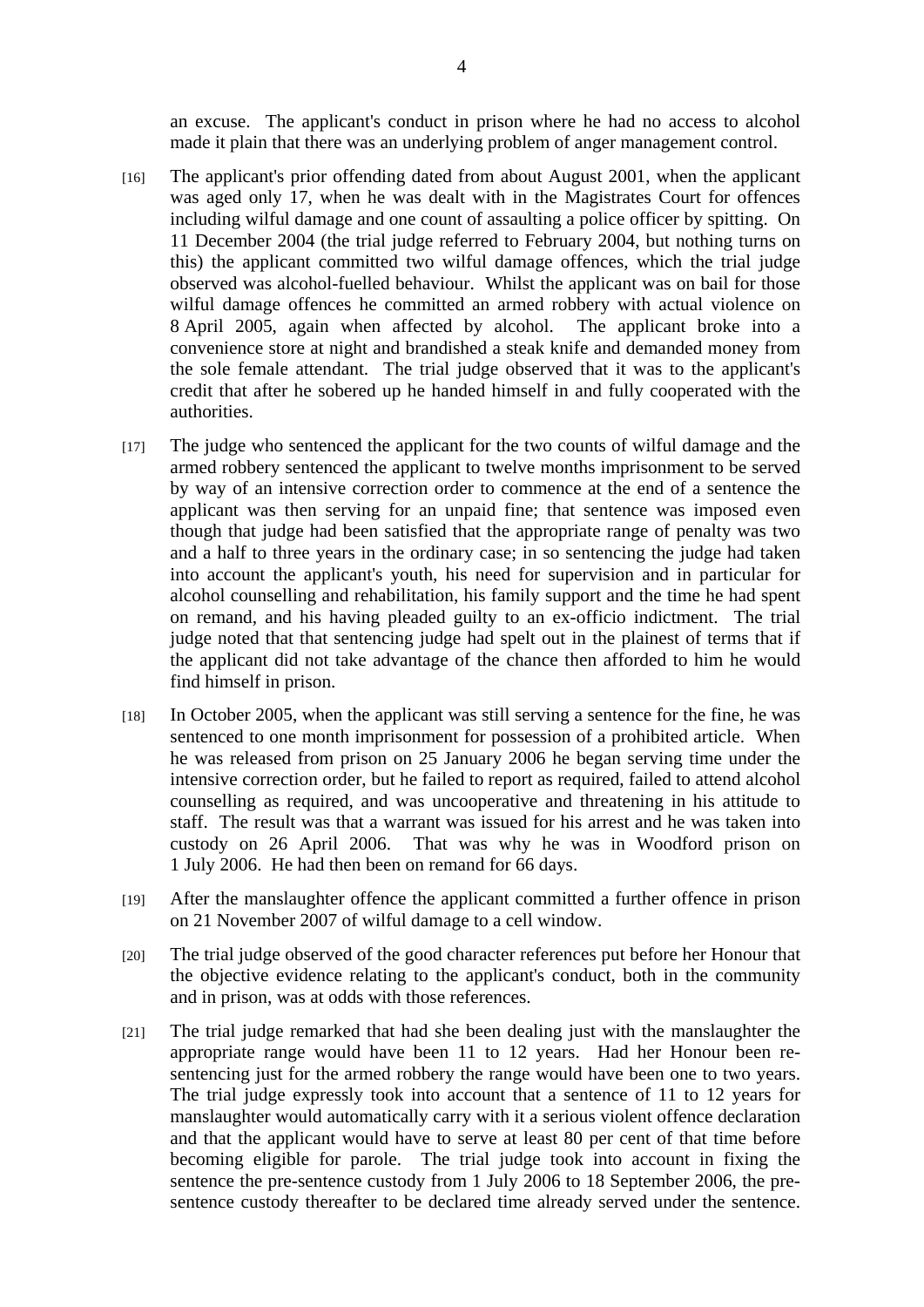The trial judge also took into account pre-sentence custody between 26 April and 1 July 2006 in the concurrent sentence for the armed robbery.

[22] The sentence of 12 years imprisonment for the manslaughter offence was intended to reflect the totality of the applicant's criminality in both offences and to represent a sentence which was not crushing on the applicant's prospects for eventual rehabilitation and release.

#### **The applicant's submissions**

- [23] On behalf of the applicant, Mr Boddice SC and Mr EJ Williams, who appeared pro bono, made four central submissions: first, that when regard was had to the requirement that the applicant serve 80 per cent of the term before becoming eligible for parole, the sentence was not a just one in all of the circumstances; secondly, that the sentence fell outside the appropriate sentencing range of between 9 and 10 years; thirdly, the sentence was manifestly excessive in that the circumstances of the offence did not justify the applicant being required to serve 80 per cent of a 12 year term; and fourthly, that nothing in the circumstances of the offence took it out of the norm in order to justify the making of a declaration that the applicant had committed a serious violent offence.
- [24] The applicant conceded that, at first blush, the situation involving the stomping of the deceased's head called for a significant sentence, but not such as to exceed a 10 year term. It was submitted that the sentence was manifestly excessive having regard to the circumstances including the youthful age of the applicant, that he was not the instigator of the confrontation, that it occurred in a tough prison environment, that it was of a very brief duration, and that the applicant had desisted in an earlier confrontation and left the area before he was again approached by the deceased. The applicant faced a third confrontation in a frightening environment. It was submitted that this was not a "vicious" or "brazen" attack, as the trial judge had characterised it; that the applicant was not the initiator, that the event was very short, and that the blows were landed in a rage provoked by the deceased.
- [25] It was submitted to be in favour of the applicant that in his evidence he admitted that he stomped. (What the applicant said in evidence was that the deceased "was stepping backwards and he's – he's fallen over, which had the appearance of a slip. He's fallen over and when he's landed on the ground I raised my foot, brought it down in a forwards – put it – brought it down in a forwards motion which connected with George. My heel hit George's arm, the front of my foot landed on George's torso, and George – George wasn't moving at all." When later asked by his counsel why he stomped on the deceased's arm and torso he said that he couldn't answer for that: "It was in the spur of the moment and I can't answer that.")
- [26] Also submitted to be in the applicant's favour was that, so it was submitted, the applicant apologised to the deceased after an earlier altercation and in terms that demonstrated the frightening nature of the prison environment and his attempts to avoid trouble. (The applicant's evidence was: "Anyway, I've  $-$  I apologised to George for asking to go away and any – and for any offence he took to that and I apologised to George for pushing him into the fence, even though it was selfdefence, purely because the last thing I wanted was any – any sort of trouble with another prisoner. I was 21 years old and it was – it is a very frightening environment. The last thing you want is trouble with another prisoner. George just told me to go away and he'll talk to me later.")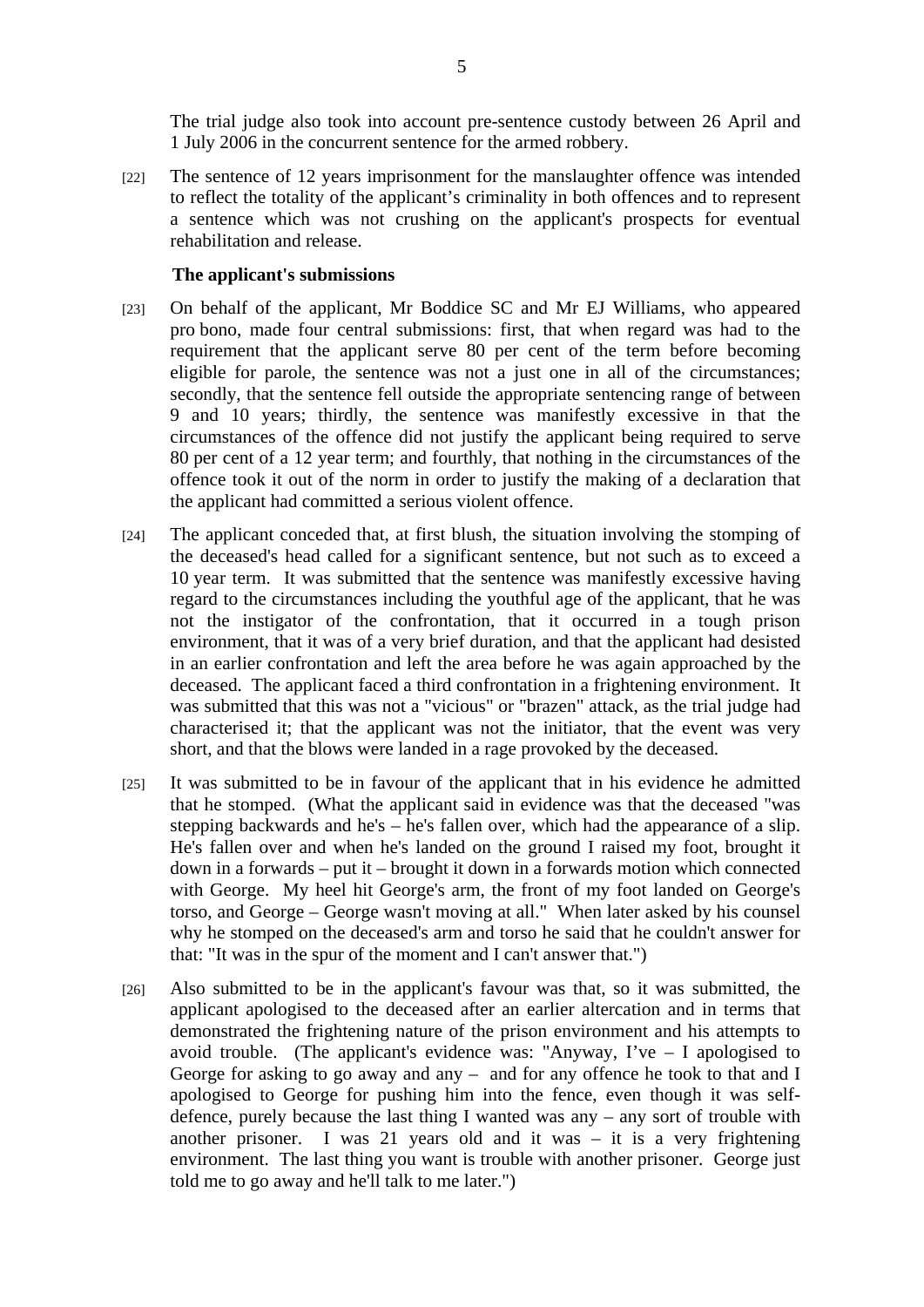- [27] As to the applicant's criminal record, it was emphasised that the previous offences in the community were alcohol related and the applicant had been remorseful and cooperated fully after the offences. (The material shows that when the applicant participated in an interview about the earlier armed robbery offence and made admissions he said that he was intoxicated at the time of the offence, he was remorseful for his actions, he had a problem with alcohol, and that was the reason he believed he had committed the offence. A court report revealed that the breaches of the intensive correction order were also related to the applicant's alcohol problem.)
- [28] The applicant also emphasised the favourable references tendered on his behalf which spoke of a young man who had experienced some difficult teenage years, but had a strong network and a future of promise.
- [29] It was accepted that the applicant had not entered an early plea of guilty or offered to plead guilty to manslaughter, but the applicant's counsel drew the Court's attention to the fact that the prosecutor and defence counsel informed the trial judge that defence counsel had approached the prosecutor before the trial to discuss the prospect of the applicant entering a plea of guilty to manslaughter; the prosecutor's response was that the trial would proceed on the indictment charging murder. (The transcript of the sentence hearing also reveals that defence counsel acknowledged that when the applicant was arraigned he did not plead guilty to manslaughter and that his case left to the jury was that there could be an acquittal based upon the applicant's contention that he was not responsible for the death of the deceased.)
- [30] The applicant's counsel referred to the Court's conclusions in *R v McDougall & Collas* [2006] QCA 365 at [18] that the courts cannot ignore the serious aggravating effect upon a sentence where imprisonment of 10 years rather than, say, nine years imprisonment is ordered; the consequentially inevitable declaration under Part 9A of the *Penalties and Sentences Act* 1992 (Qld) that the offender has committed a serious violent offence and that the offender will then be required to serve 80 per cent of the term before becoming eligible for parole is relevant in considering whether the sentence is "just in all the circumstances", in order to fulfil the purpose of sentencing prescribed by s 9(1) of the Act; but that courts should not attempt to subvert the intention of Part 9A by reducing what would otherwise be regarded as an appropriate sentence; with the result that while a court should take into account the consequences of any exercise of the powers conferred by Part 9A, adjustments may only be made to a head sentence which were otherwise within the range of appropriate penalties for that offence. It was argued that the trial judge did not place sufficient weight on the impact of the (automatic) declaration when considering the overall sentence.
- [31] The applicant contended that the appropriate sentence was nine and a half years, as submitted to the trial judge. The applicant's counsel referred to the following comparable decisions: *R v DeSalvo* [2002] QCA 63; *R v Sanderson* [2003] QCA 338; *R v Schubring; ex parte Attorney-General (Qld)* [2005] 1 Qd R 515, [2004] QCA 418; *R v Matthews* [2007] QCA 144; *R v Mills* [2008] QCA 146; and *R v Sebo; ex parte Attorney-General (Qld)* [2007] QCA 426.

## **Analysis**

[32] As to the facts, to the extent that the applicant's point was that he reacted in the environment of a "tough prison" the trial judge took that into account. Otherwise the contention for the applicant based upon the applicant's evidence that he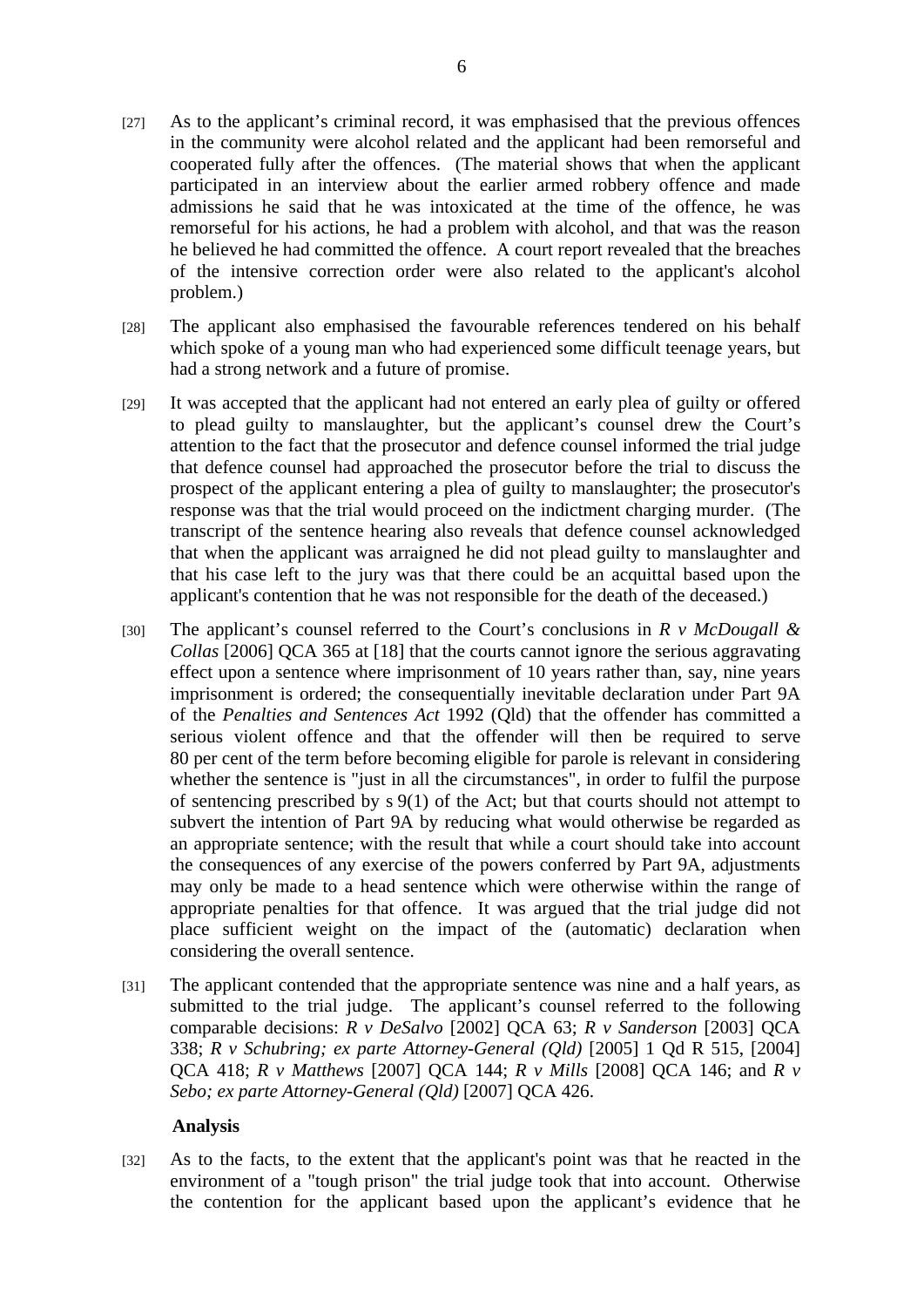apologised to the deceased after an earlier altercation finds no support in any finding and is not reconcilable with the trial judge's rejection of the applicant's evidence about the earlier argument and the finding that the earlier argument had no more relevance than as background. Similarly, the submission to the effect that the applicant was entitled to credit for an admission in his evidence that he stomped on the deceased must also be rejected. In the relevant passage the applicant sought to deny responsibility for the death of his victim by denying rather than admitting that he had stomped on the deceased's head. Plainly the jury did not accept the applicant's version.

- [33] The trial judge otherwise took into account all of the matters upon which the applicant now relies as mitigating the seriousness of his offence, particularly including the provocation which the trial judge attributed as the explanation for the jury's rejection of the murder charge, the immediacy of the applicant's reaction to that event, and the intensity and very short duration of the following physical struggle.
- [34] On her Honour's findings, which are not challenged in this Court, the applicant twice punched the deceased on his face, the deceased then fell to the ground, and it was while the deceased was lying on the ground that the applicant stomped on his head; and the applicant did so intending to cause the deceased grievous bodily harm and with sufficient force to cause the fatal injuries. On those appalling facts, and despite the brevity of the events and the provocation which explained the rejection of the murder charge, it was open to the trial judge, who had the advantage of having observed the applicant giving evidence and being cross-examined, to characterise the offence as "vicious and brazen".
- [35] It must not be forgotten that the applicant violently caused the death of a fellow human being, with the resulting anguish and grief suffered by his family.
- [36] The trial judge took into account in the applicant's favour his youth and the particular circumstances mitigating his criminal record, as well as the favourable character references. But the judge was also right to regard the fact that the applicant committed this offence in a prison as an aggravating feature of his criminality. The importance of the maintenance of prison discipline and the fulfilment of the State's obligations for the welfare of prisoners justify the trial judge's acceptance of the significance of general deterrence in sentencing for this offence.
- [37] The discussion between the applicant's counsel and the prosecutor about the possibility of a plea of guilty to manslaughter relied upon by the applicant's counsel did not justify mitigation of the sentence in circumstances in which the applicant did not plead or offer to plead guilty to manslaughter, he continued to deny responsibility for his offence, and he swore to an exculpatory version of the facts which was ultimately rejected. There is also no challenge to the trial judge's finding that the applicant lacked remorse.
- [38] There is no ground for thinking that the trial judge failed to apply the principles expressed in *R v McDougall & Collas* [2006] QCA 365 at [18]. Her Honour expressly took into account the serious aggravating effect of a sentence of 10 years or more that the applicant would inevitably be required to serve 80 per cent of the term before becoming eligible for parole.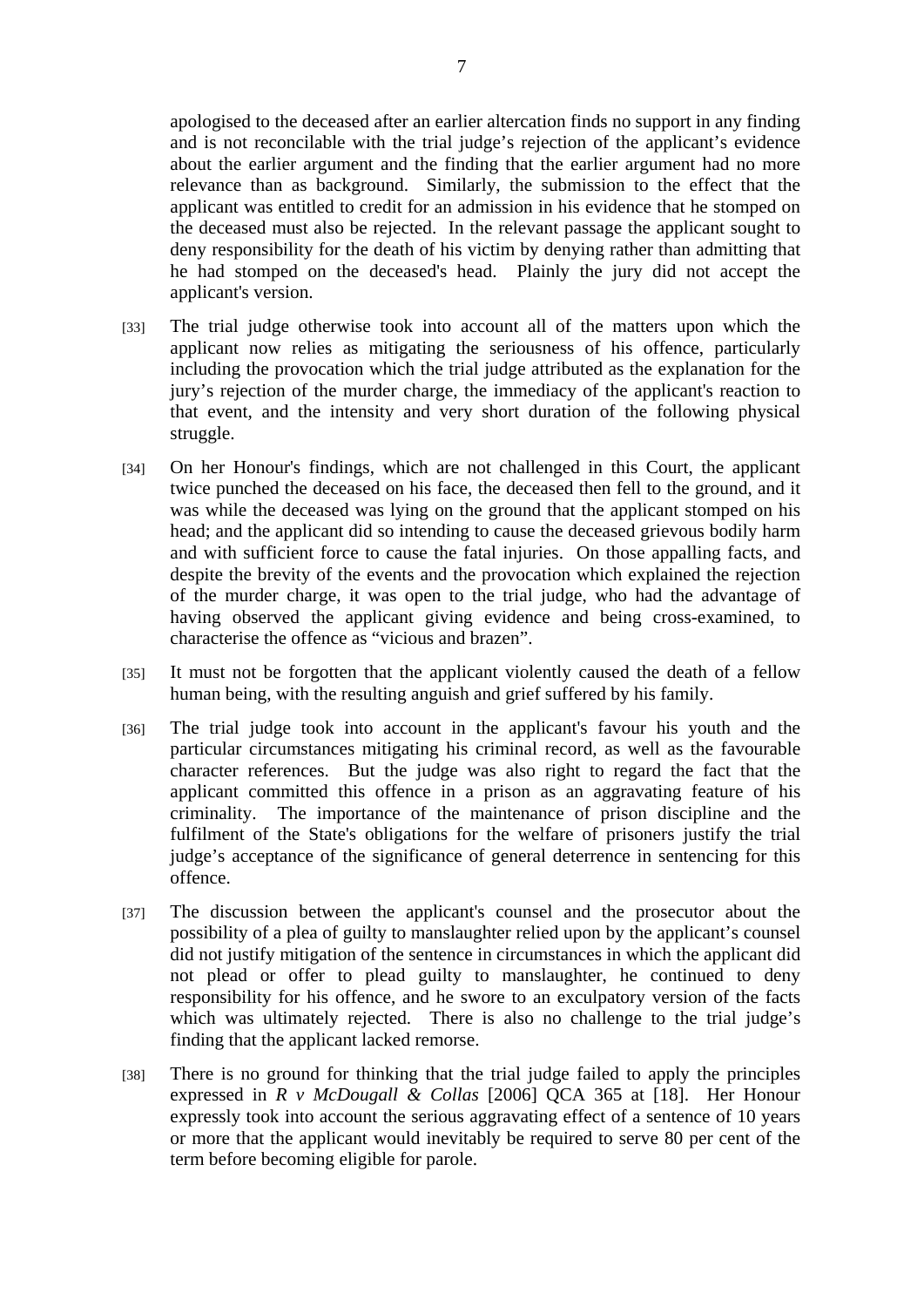- [39] I turn then to consider the argument that comparable provocation manslaughter sentencing decisions support the contention that the sentence of 12 years, with the concomitant automatic declaration and requirement to serve 80 per cent of the term, was manifestly excessive.
- [40] *R v Mills* [2008] QCA 146 was a case in which this Court reduced a sentence of 10 years to nine years and declined to declare that the applicant had committed a serious violent offence. That decision provides no support for the applicant's contention that the sentence in this very different case was manifestly excessive. Mills was a man of otherwise good character with no criminal history who entered an early plea of guilty to manslaughter by killing his wife. It is sufficient here to note that Keane JA observed (at [24]) that it was a "far cry from the brutal thuggery which characterises those examples of this crime which have attracted a sentence at the higher end of the range". Keane JA there cited some cases that are of more relevance here, including in particular *R v Sebo* [2007] QCA 426 and *R v Dwyer* [2008] QCA 117.
- [41] In *R v Sebo; ex parte A-G (Qld)* Holmes JA, with whose reasons Keane JA and Daubney J agreed, analysed many comparable decisions, including all of the decisions that pre-dated *Sebo* which are cited here for the applicant. Holmes JA concluded that the manslaughter sentence in *Sebo* might properly have fallen between nine and 12 years. Accordingly, the sentence of 10 years imprisonment, which carried the requirement that the respondent serve 80 per cent of that term before becoming eligible for parole, was plainly not inadequate.
- [42] The defence case in *Sebo* was that the 28 year old offender's 16 year old girlfriend had taunted him with claims of having slept with a number of men and, whilst standing next to the offender by his vehicle on the roadside, said that she would continue to deceive him. The offender struck her a number of times with a steering wheel lock and continued to do so after she had fallen to the ground; but he thereafter immediately took the seriously injured girl to the hospital; she later died as a result of her injuries. Although the offender initially denied having caused her injuries he later admitted his responsibility for the offence. He had no prior convictions, he offered a timely plea of guilty to the offence of manslaughter of which he was ultimately convicted, and he cooperated in the conduct of the trial.
- [43] The applicant's counsel here emphasised the serious aspects of the offending in *Sebo*: the use of the steering wheel lock as a weapon, the youth and relative defencelessness of the victim, and the limited nature of the provocation which triggered it. On the other hand, reference might be made to that offender's cooperation and lack of any previous criminal history. Most significantly, in *Sebo*, as in all of the other comparable decisions upon which the applicant relies other than *R v Sanderson*, there had been an early plea or offer of a plea of guilty to manslaughter. When Holmes JA concluded that the sentence in *Sebo* might properly have fallen between nine and 12 years, her Honour was speaking of a sentence for a remorseful offender who had made a timely offer to plead guilty to manslaughter.
- [44] The only case relied upon by the applicant as being comparable which did not involve a plea or an offer to plead guilty was *R v Sanderson* [2003] QCA 338. In that case, the applicant was sentenced to an effective 12 year term of imprisonment, comprising nearly two years pre-trial custody (which the trial judge thought could not be declared as time served) and the sentence of 10 years imprisonment.